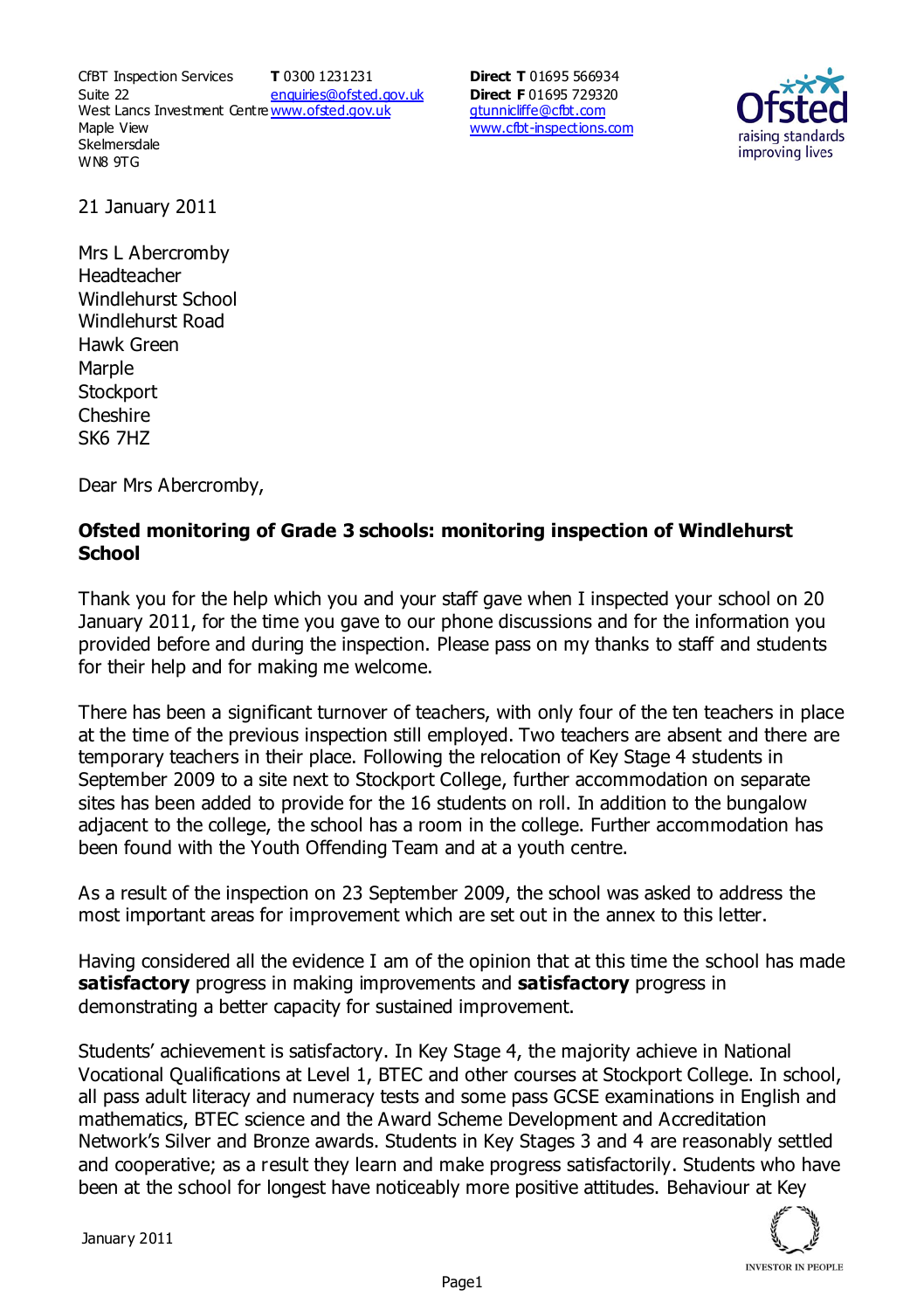

Stage 3, including outside the classroom, has improved. However, attendance at Key Stage 3 and 4, while improving, is low and this adversely affects the rate of progress.

Leaders have introduced initial assessments in all subjects for all students when they arrive at the school; this at an early stage of development. Key Stage 2 and 3 test results from students' previous schools are collected and, together with the initial assessments, form the starting point for predicting future attainment and tracking progress. Data are set out clearly in a chart which allows the school to identify underachievement. A commercial software program for analysing the school's data is being installed which gives the school the advantage of comparing it with other similar schools. A senior member of staff has responsibility for data handling and monitoring progress, although this role is relatively new. A link has been started with a special school in Bolton to share their knowledge and skills in monitoring progress. The steps so far taken by leaders to improve monitoring students' progress have established systematic procedures for generating the data the school needs. At present, the amount of data are limited and both teachers and leaders are learning effectively how to make best use of data to raise standards further.

Lessons seen and scrutiny of lesson plans and individual education plans show that assessment and information from students' statements are now incorporated in planning. Lesson plans show that teachers engage in assessing the likely outcomes for each student and in setting expectations for lessons. However, there is variation in the skill with which teachers use assessment to set tasks closely matching students' abilities. Sometimes activities are the same for all students in the class whatever their capability. This limitation in planning also affects how teachers deploy learning support assistants. Without the sharp focus on what should be expected from each student and what support this might entail, support assistants are underused. They were well briefed to support in a Year 9 mathematics lesson and in Key Stage 4 help for individual students is more clearly defined for learning support assistants.

Senior leaders are effective and they have persevered in the face of staff turbulence and the complex Key Stage 4 accommodation issues. Leaders' determination in the face of these barriers to improvement has increased the school's capacity for further improvement. The staff team is cohesive and its members are clear about what is needed to continue to improve. At Key Stage 4, this offsets the difficulties of split-site accommodation. Improvement planning is now a more rational prioritisation of key areas of development. It is still more the headteacher's plan than owned by the school and its stakeholders but, increasingly, others play their part in its realisation. The link with the school in Bolton is aimed at developing subject leadership and support the improvement of teaching.

I hope that you have found the inspection helpful in promoting improvement in your school. This letter will be posted on the Ofsted website.

Yours sincerely Mr Alan Lemon **Additional Inspector**